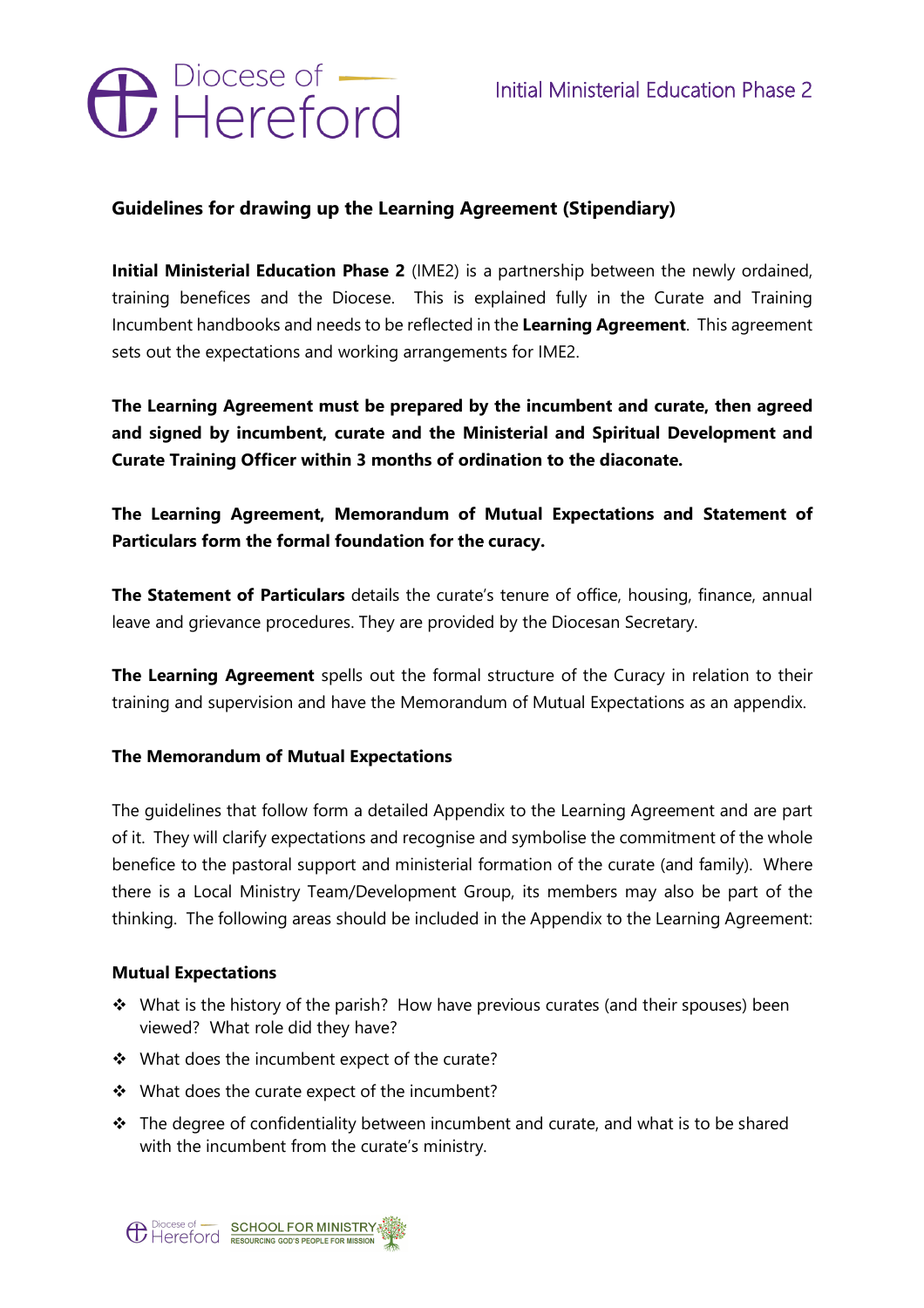#### **Use of Time and Priorities**

- \* What pattern is there of daily worship in the benefice (Daily Office or equivalent)? When is the curate expected to attend?
- ❖ How many sessions are to be worked each day?
- $\cdot \cdot$  Diary / time management how much does the incumbent direct use of time?

#### **Local Ministry Team** (if appropriate)

- $\cdot$  What is the role of the curate as a member of the Local Ministry Team?
- \* What attendance is expected at Team meetings and development / training?
- $\div$  How is the Team to be involved in the supervision and training of the curate?

#### **Staff Support**

- $\cdot$  What is the frequency of staff meetings for planning and feedback? Who is present at these? Where are the opportunities to discuss the 'Why' and 'How' of parish policy?
- \* How often will the incumbent and curate meet for one-to-one supervision sessions?
- $\cdot$  When will the regular review of progress and the Working Agreement take place?
- v What help is given with deskwork: correspondence, filing, *etc*? *(How to organise oneself and any available administrative / secretarial support)*.
- $\div$  How will others in the parish be involved in support and feedback?
- $\cdot$  What are the expectations concerning membership of and attendance at deanery chapter meetings, deanery synod, diocesan synod and diocesan committees?

#### **Areas of Responsibility**

- $\div$  How does the incumbent exercise and delegate authority?
- $\cdot$  What particular areas are designated to be the curate's responsibility?
- $\cdot \cdot$  What is the method for reviewing these?
- v How much will the curate be encouraged / expected to be involved in the local community and the wider mission of the church? Specific expectations here.
- $\cdot \cdot$  Have any areas been expressly left for future involvement and responsibility?

#### **Worship**

- Sunday worship how often and which parishes?
- \* What is the curate's role in planning and leading different types of worship?
- $\cdot \cdot$  Preaching: how often, what time is given for preparation and what are the processes of assessment and feedback?